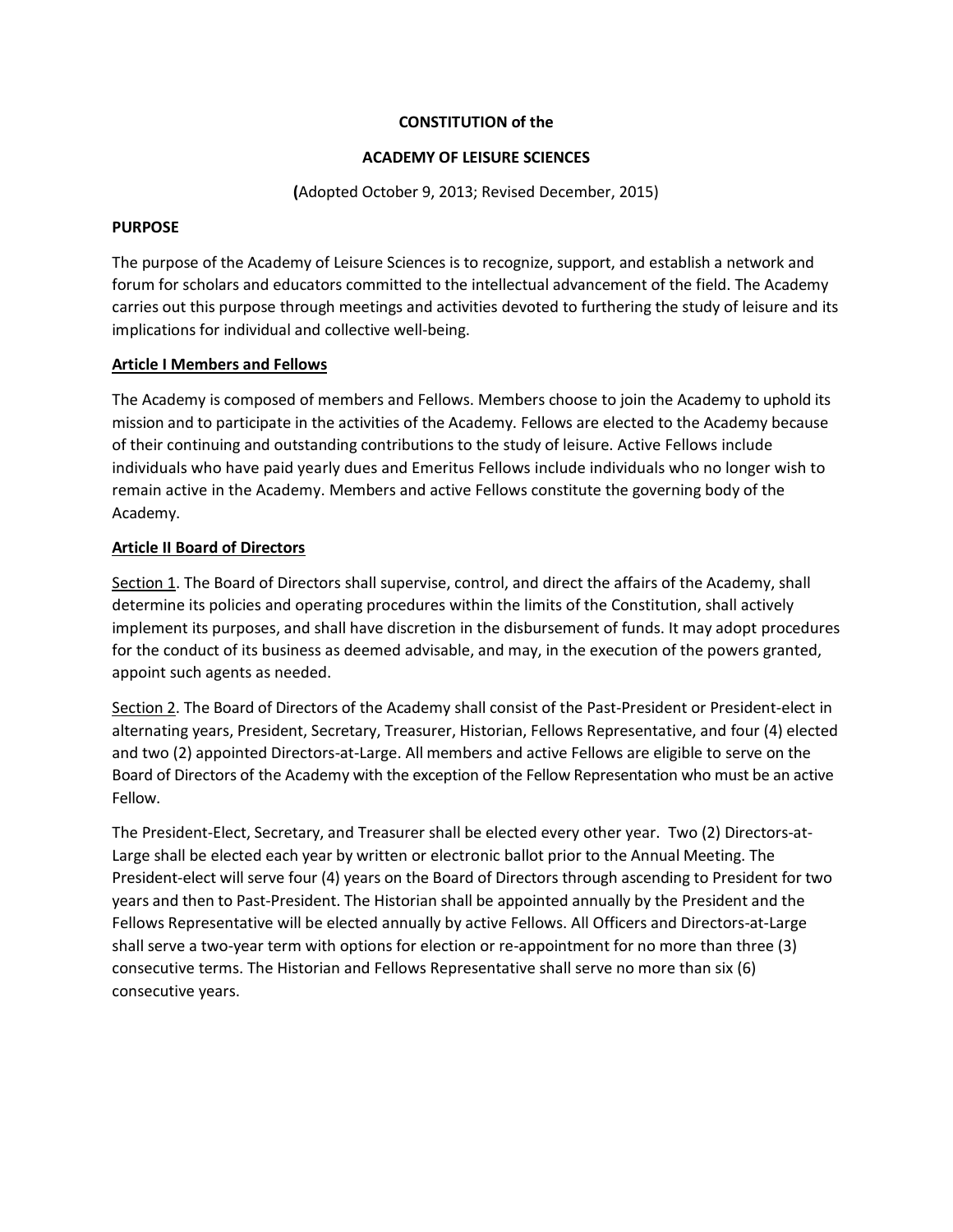Section 3. The elected Officers constitute the Executive Committee of the Academy and, in the interim between Board meetings, act on the Academy's behalf.

Section 4. Four (4) Directors-at-Large shall be elected by the membership and two (2) Directors-at-Large shall be appointed by the President. At the first election, there shall be elected by ballot two Directors of the Academy for a term of one year, and two Directors for two years. Before each Annual Meeting thereafter, two (2) Directors shall be elected for a term of two years. Before each Annual Meeting, the President in consultation with the immediate Past President and President-elect, will choose an appointed Director for a two year term. The first year that the Board of Directors is in place will include the appointment of one Director for one year and one Director for two years. Any Director shall be eligible for re-election or re-appointment, and may serve no more than three (3) consecutive two-year terms. Directors shall continue in office until their successors are duly elected or appointed, or unless they resign, are removed, or are otherwise unable to fulfill an unexpired term.

Section 5. All votes for Officers and elected Directors-at Large shall be cast by written or electronic ballot. A majority shall signify election provided at least 20% of the members and active Fellows vote. If no candidate receives a majority, a second ballot shall be held between the candidates receiving the highest number of votes. Ballots must be returned to the Nominations and Elections Committee by the deadline established by the committee, but not less than two (2) weeks before the Annual Meeting.

Section 6. The President-Elect and other in-coming Officers and Directors-at-Large shall assume their duties at the close of the Annual Meeting.

Section 7. The President shall call and preside at all meetings of the Board of Directors and the Academy; appoint all Committees in consultation with the Board of Directors; notify successful candidates of their election as Officers or Directors-at-Large; represent the Academy in professional affairs with other organizations or groups; authorize the payment of bills properly incumbent upon the Academy; perform such other functions in concert with the Board of Directors, as may be legally delegated by the Academy membership or assumed to further the avowed interest of the Academy.

Section 8. The President-Elect or Past-President shall act for the President if absent, and perform such other duties as may be properly delegated by the President. The President-Elect or Past-President shall serve as Chair on the Nominations and Elections Committee.

Section 9. The Secretary shall transcribe and post the minutes of the Board of Directors and Annual meetings; maintain an accurate roll of all members and active and Emeritus Fellows; and correspond with members, active Fellows, and others in the promotion of Academy affairs.

Section 10. The Treasurer shall collect dues and fees; maintains the financial accounts in accordance with approved budgetary practice; and pays accounts properly charged against the Academy as authorized with this office. The books of the Treasurer shall be declared closed on October 30, making the fiscal year November 1 through October 31.

Section 11. The Historian shall maintain an accurate and current chronological record of important Academy documents, events, and biographies of the Fellows; organize and regularly update Academy Archives; and coordinate revisions to the Constitution; propose and present memorials.

Section 12. The Fellows Representative shall represent the interests of active Fellows at all Board of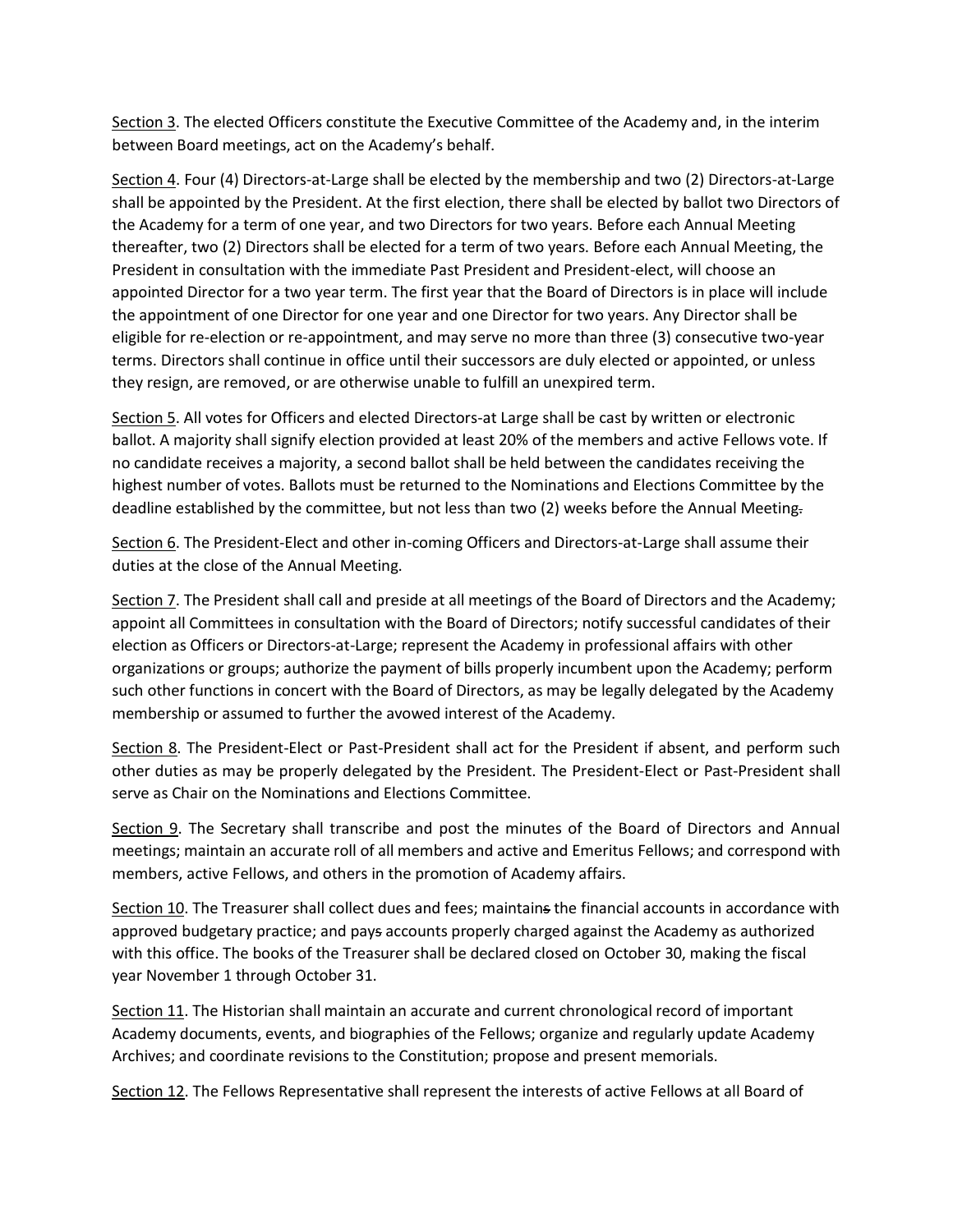Directors and Annual Meetings; coordinate the nominations, election, and recognition of new Fellows.

Section 13. The elected and appointed Directors-at-Large shall participate in all Board and Annual meetings.

Section 14. In case of incapacitation of any elected or appointed Board member, the President will appoint another member or active Fellow to complete the term of that person. In case of the incapacity of the President while in office, the President-Elect or Past-President shall assume that office.

### **Article III Meetings and Business**

Section 1. The Board of Directors shall meet at least quarterly upon call of the President at such time and place designated. A 51% majority of the elected and appointed Board members shall constitute a quorum. Meetings of the Board of Directors may be held via any appropriate telecommunications process.

Section 2. The Academy shall hold an Annual Meeting. The Annual Meeting will consist of a business session in addition to discussions intended to further the mission of the Academy.

Section 3. Special meetings may be called at the discretion of the Board of Directors or upon written petition to the President signed by 20% of the members and active Fellows.

Section 4. Academy affairs are transacted at the Annual Meeting by a quorum (20% of the members and active Fellows constitutes a quorum). Between meetings, Academy affairs are transacted by the Board of Directors. Except where specifically indicated otherwise, Robert's Rules of Order shall govern the business activities of the Academy.

# **Article IV Committees**

Section 1. The Academy recognizes three (3) types of Committees - the Executive Committee, Standing Committees and President's Committees.

Section 2. A Standing Committee represents a group of members and active Fellows appointed to conduct a continuous or reasonably permanent function of the Academy. Standing Committees may include but are not limited to the following:

- a. Nomination and Elections Committee (NEC) has responsibility to solicit nominations and conduct elections annually for Officer and Directors at Large positions. The immediate Past President or President-elect serves as Chair of this committee.
- b. Membership Committee has responsibility for ongoing recruitment and maintenance of members representing the breadth of the disciplines related to leisure.
- c. Teaching Institute Committee has responsibility for soliciting, reviewing, and making recommendations regarding the implementation of the ALS Teaching Institute on a biannual basis.
- d. Awards and Recognition Committee duties include soliciting, identifying, and selecting individuals for national recognition relative to excellence in teaching, scholarship, and service to the profession.
- e. Future Scholars Committee has responsibility for the ongoing recruitment and selection of individuals designated as Future Scholars.
- f. Fellows Committee is a special committee composed only of active Fellows with duties as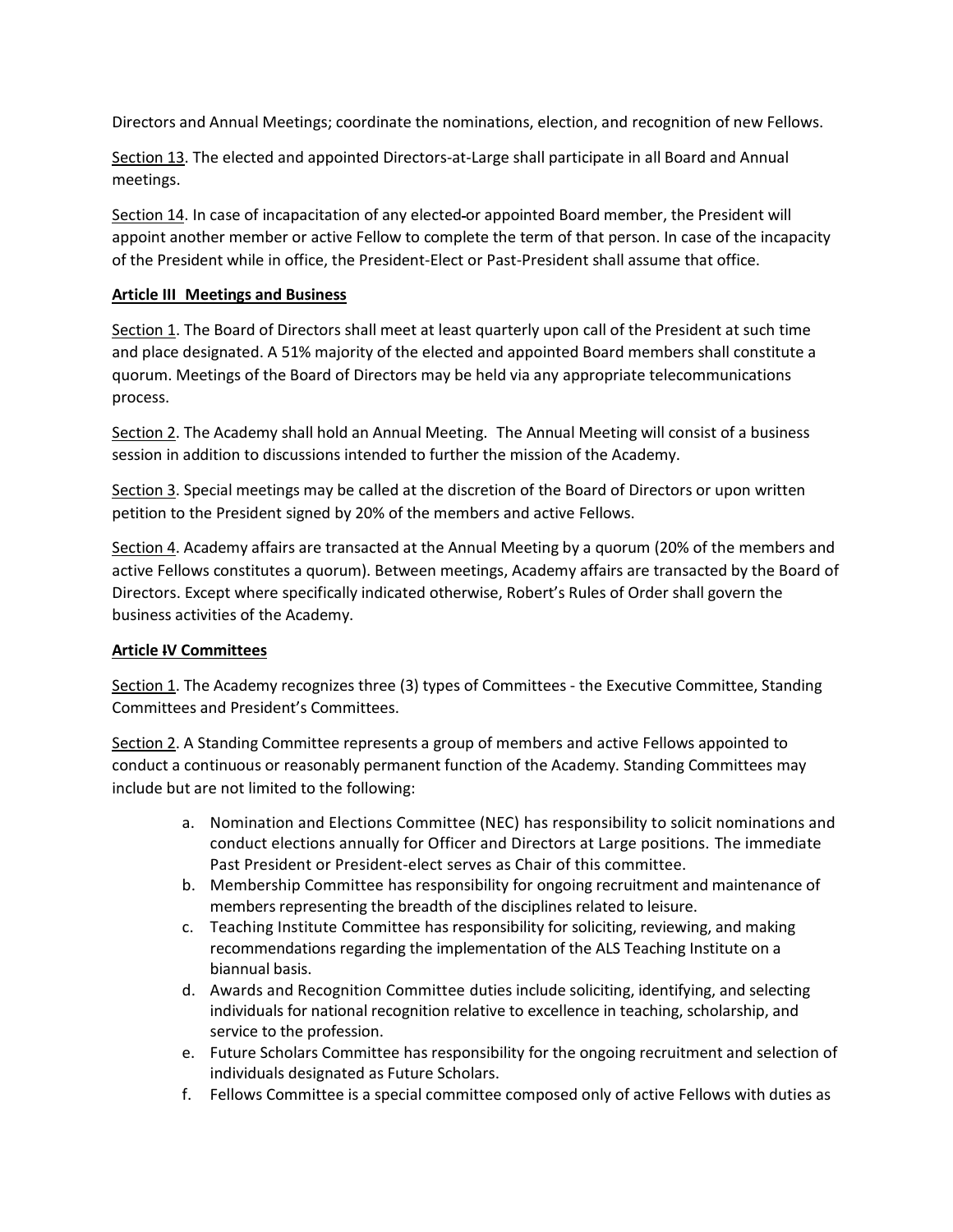outlined in Article VI.

Section 3. A President's Committee represents a group of members and active Fellows duly appointed to perform a temporary service to the Academy. The President's Committees shall be appointed by the President, and they shall cease to exist with her or his term of office.

# **Article V - Fees**

Section 1. All members and active Fellows pay yearly dues.

Section 2. The annual dues for members and active Fellows and any other fee or assessment shall be established by the Board of Directors. Dues, fees or assessments shall be payable within thirty (30) days after notification by the Treasurer.

### **Article VI Nominations, Election, and Recognition of Fellows**

Section 1. The Fellows Committee is a standing committee of ALS that shall oversee the nominations, election, and recognition event associated with inducting new Fellows. The Fellows Committee will consist of a minimum of three (3) Fellows affirmed by active Fellows attending the Fellows Recognition Event held in conjunction with the Annual Meeting each year. The Chair of the Fellows Committee (Fellows Representative) will serve as a voting member of the ALS Board of Directors. Members of the Fellows Committee may serve no more than six (6) consecutive years.

Section 2. Nominations of candidates for Fellowship shall be made by active Fellows through the Fellows Committee. An active Fellow is defined as a duly elected Fellow who has paid annual dues. The Fellows Committee shall review the qualifications of all candidates nominated for Fellowship, submit a ballot and nomination packet for each nominee to all active Fellows, tally the votes, notify the successful and unsuccessful nominees and their nominators, and report the results of the balloting to the active Fellows.

Section 3. Two-thirds majority of all ballots cast electronically by active Fellows shall elect a Fellow.

Section 4. The Fellows Representative shall notify successful candidates of their election to Fellowship in the Academy. After acceptances have been received, a Certificate of Fellowship and the biographical data will be prepared for the recognition of the candidate and induction at the Fellows Recognition Event. Those elected as Fellows must be present to be inducted unless excused by the Fellows Representative. The Fellows Committee will be responsible for the logistics of the Fellows Recognition Event, notifying active Fellows regarding time and registration fees associated with the event, and planning and implementing the induction of new Fellows and the business associated with the nominations, election, and recognition processes.

Section 5. Only active Fellows can change the suggested criteria to be used in the selection of candidates for Fellow in the Academy of Leisure Sciences. These criteria shall be reviewed by the Fellows Committee annually and proposed changes brought to active Fellows at the Fellows Recognition Event.

The suggested criteria are:

a. The individual should be directly engaged in the profession of leisure sciences.